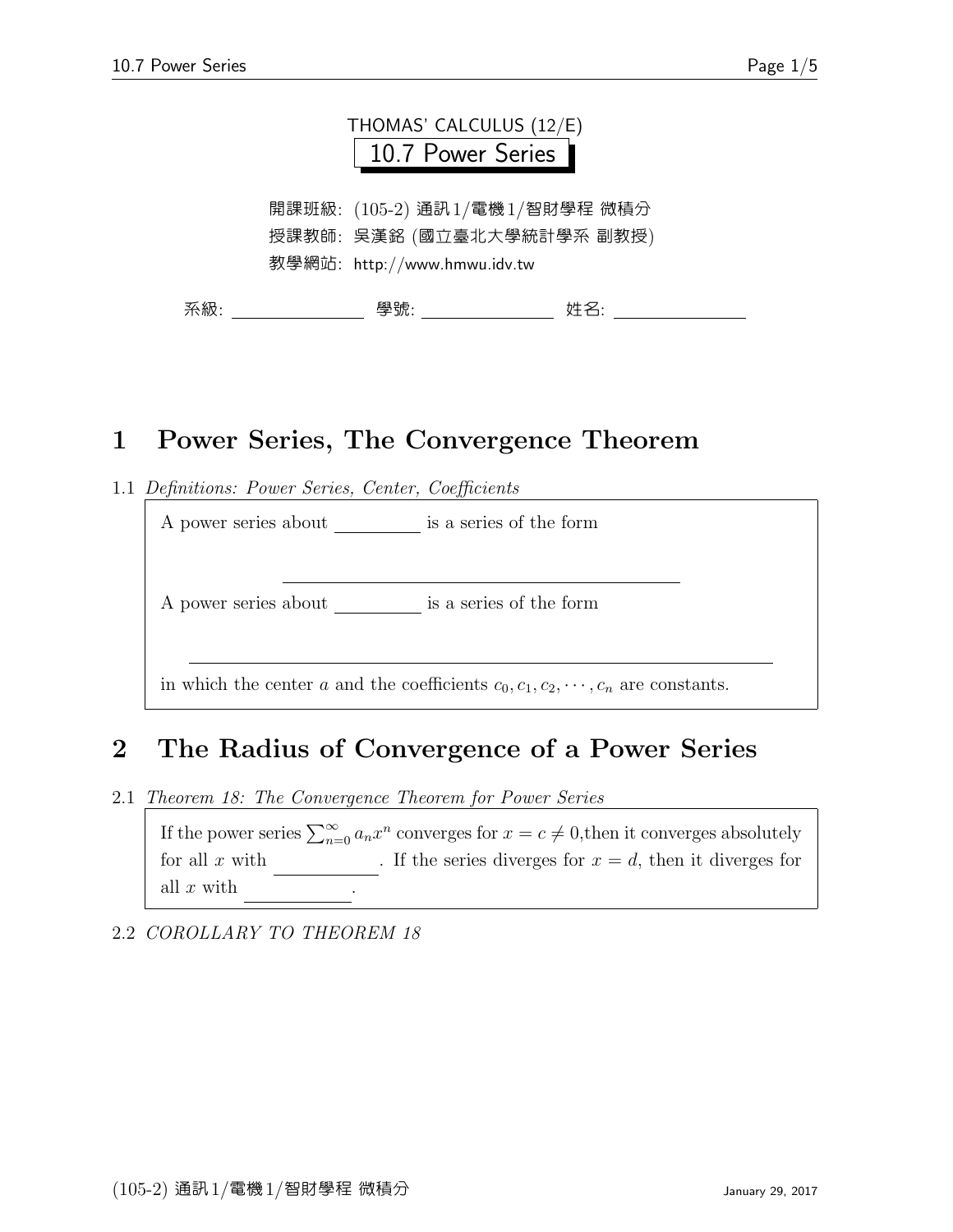

- 2.3  $R$  is called the  $\qquad \qquad$  of the power series and the interval of radius R centered at  $x = a$  is called the interval of convergence.
- 2.4 How to Test a Power Series for Convergence

| a)  | Test (or<br>Use the<br>the series converges                                   |           | . Ordinarily, this is an open interval | Test) to find the interval where |           |  |  |  |  |  |  |  |  |
|-----|-------------------------------------------------------------------------------|-----------|----------------------------------------|----------------------------------|-----------|--|--|--|--|--|--|--|--|
|     |                                                                               | <i>or</i> |                                        |                                  |           |  |  |  |  |  |  |  |  |
| (b) | If the interval of absolute convergence is<br>test for convergence            |           |                                        |                                  |           |  |  |  |  |  |  |  |  |
|     | or divergence at                                                              |           | Use a                                  |                                  | Test, the |  |  |  |  |  |  |  |  |
|     | Test, or the                                                                  |           |                                        | Test.                            |           |  |  |  |  |  |  |  |  |
| (c) | If the interval of absolute convergence is<br>the se-                         |           |                                        |                                  |           |  |  |  |  |  |  |  |  |
|     | ries diverges for<br>(it does not even converge conditionally),               |           |                                        |                                  |           |  |  |  |  |  |  |  |  |
|     | because the <i>n</i> th term does not approach zero for those values of $x$ . |           |                                        |                                  |           |  |  |  |  |  |  |  |  |

Ex. 1 . . . . . . . . . . . . . . . . . . . . . . . . . . . . . . . . . . . . . . . . . . . . . . . . . . . . (example1, p575)

Find the sum of a geometric power series with  $a = 1, r = x$ :

$$
\sum_{n=0}^{\infty} x^n = 1 + x + x^2 + \dots + x^n + \dots
$$

sol: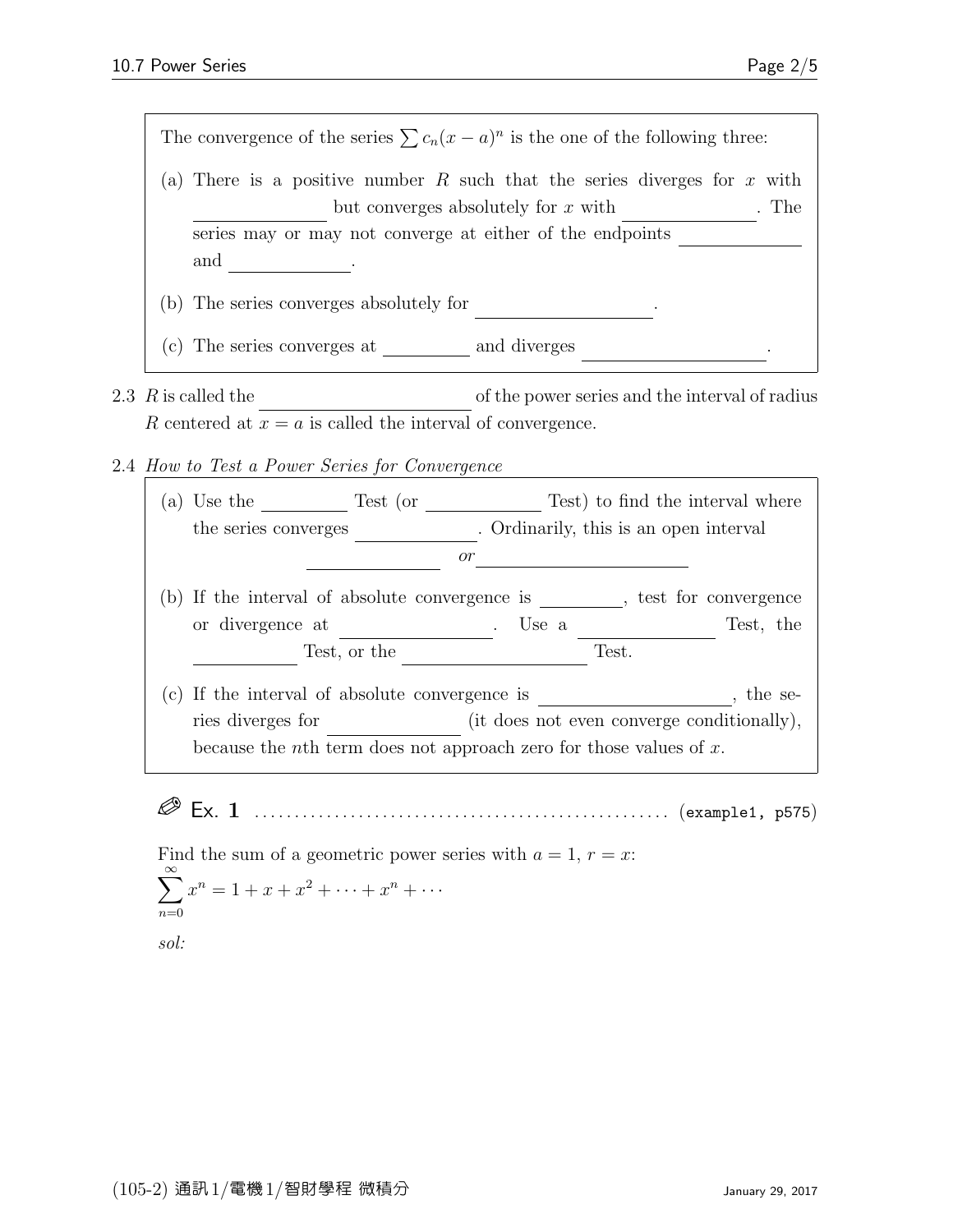Ex. 2 . . . . . . . . . . . . . . . . . . . . . . . . . . . . . . . . . . . . . . . . . . . . . . . . . . . . (example2, p576)

Find the sum of a geometric power series with  $a = 1, r = (x - 2)/2$ :  $1-\frac{1}{2}$ 2  $(x-2)+\frac{1}{4}$ 4  $(x-2)^2 + \cdots + (-\frac{1}{2})$ 2  $)^{n}(x-2)^{n}+\cdots$ sol:

 Ex. 3 . . . . . . . . . . . . . . . . . . . . . . . . . . . . . . . . . . . . . . . . . . . . . . . . . (example3(a), p576) For what values of x do the power series  $\sum_{n=0}^{\infty}$  $n=1$  $(-1)^{n-1}\frac{x^n}{x^n}$ n converge? sol:

 Ex. 4 . . . . . . . . . . . . . . . . . . . . . . . . . . . . . . . . . . . . . . . . . . . . . . . . . (example3(b), p577) For what values of x do the power series  $\sum_{n=0}^{\infty}$  $n=1$  $(-1)^{n-1}\frac{x^{2n-1}}{2}$  $2n - 1$ converge? sol: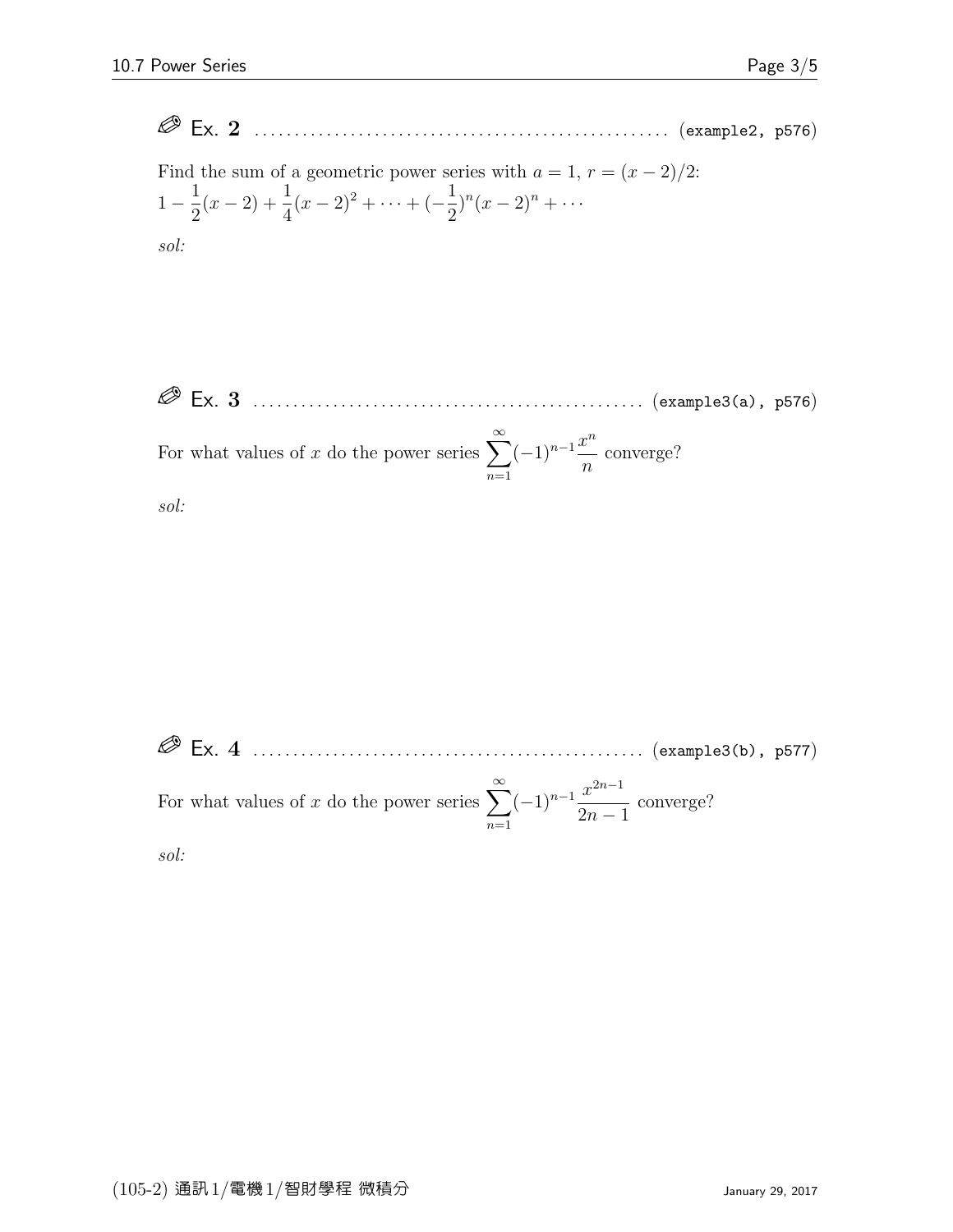| $\oslash$ Ex. 5                                                                         |  |  |  |  |  |  |  |  |  |  |  |  |
|-----------------------------------------------------------------------------------------|--|--|--|--|--|--|--|--|--|--|--|--|
| For what values of x do the power series $\sum_{n=0}^{\infty} \frac{x^n}{n!}$ converge? |  |  |  |  |  |  |  |  |  |  |  |  |

sol:

 Ex. 6 . . . . . . . . . . . . . . . . . . . . . . . . . . . . . . . . . . . . . . . . . . . . . . . . . (example3(d), p577) For what values of x do the power series  $\sum_{n=0}^{\infty}$  $n=0$  $n!x^n$  converge?

sol: